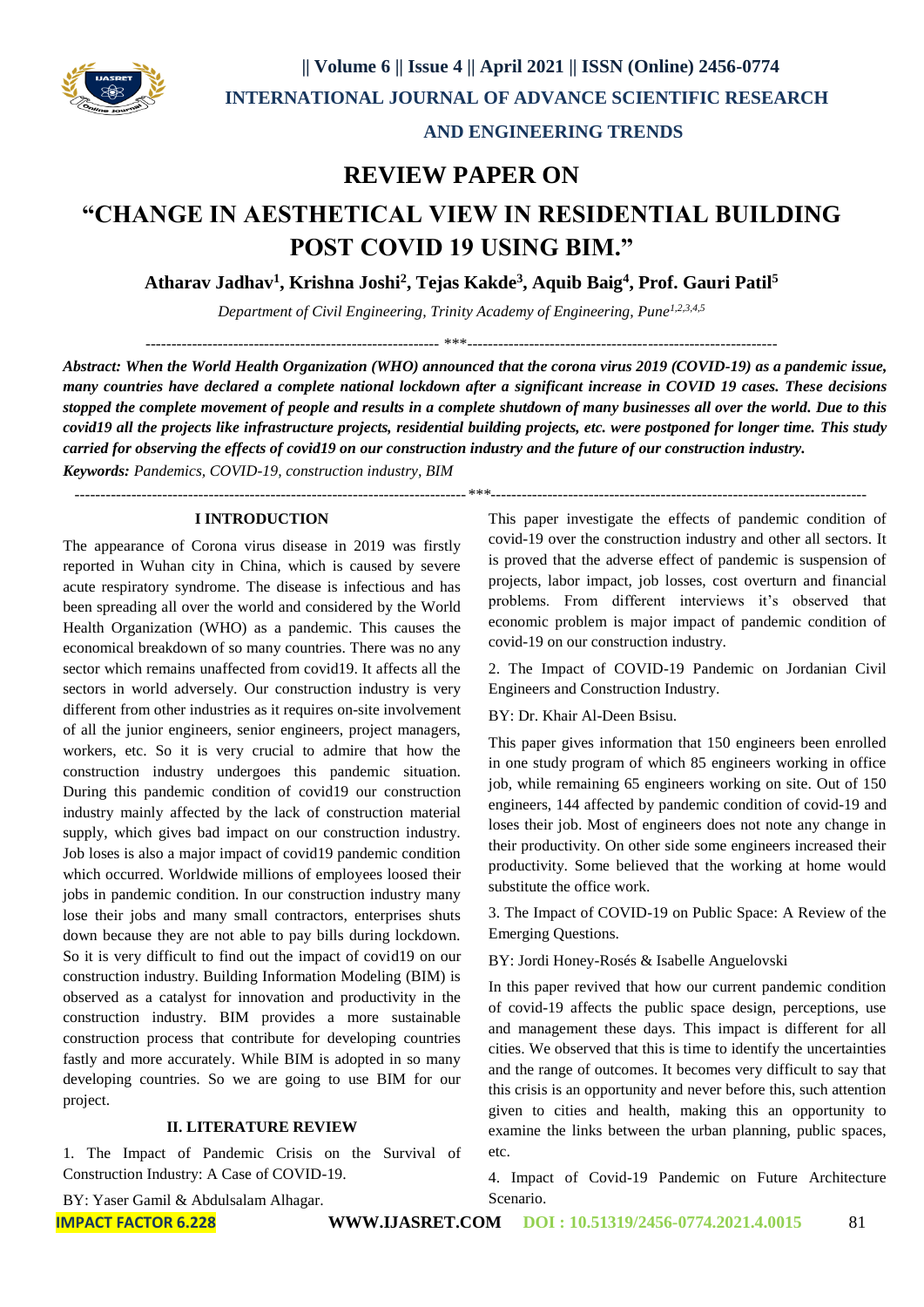

## **|| Volume 6 || Issue 4 || April 2021 || ISSN (Online) 2456-0774 INTERNATIONAL JOURNAL OF ADVANCE SCIENTIFIC RESEARCH AND ENGINEERING TRENDS**

#### BY: Durga Shanbhag & Prof. Manorama Patil.

In this paper research shows that there are numbers of adverse effects of pandemic condition of covid-19 situation in the world and precautions are being implemented an all the sectors. Future approach towards the changing lifestyle is looking forward. It is concluded that the change will certainly make these things better and it will help us to become ready for upcoming unknown challenges and hurdles.

#### **III. METHODOLOGY**

Building Information Modeling (BIM) is an intelligent 3D model-based process that gives architecture, engineering, and construction (AEC) professionals the insight and tools to more efficiently plan, design, construct, and manage buildings and infrastructure.

#### **1.BIM ARCHITECTURAL**

BIM Architecture helps you understand and visualize architectural designs, walkthrough of projects in preconstruction, cost optimization in designing etc.

#### **2.BIM STRUCTURAL**

Visualize and understand concrete and steel structures, deriving accurate quantity takeoff, bringing values to the concrete models. Structural analysis, load calculation, modeling and documentation skills are required in global market as it has various benefits such as cost optimization.

**3.BIM MEP(MECHANICAL/ELECTRICAL/PLUMBING)** MEP services are the veins for buildings. It can be further used for clash coordination, clash resolution, quantity take off and detailing.

#### **4.PROJECT MANAGEMENT**

MS-project which helps to manage project according to timelines and available resources. Project scheduling, monitoring on MS-projects helps in integrating activities with model elements to achieve data rich 4D Model.

#### **5.4D BIM (LOD 400)**

We can create data-rich 4D models through 4D scheduling & model integration that enables designers, builders, owners to visualize the entire life-cycle and progress of the construction activities with respect to time.

#### **6.5D BIM (LOD 500)**

5D analysis brings detailed cost information to the project. In order to predict ROI (return on investment) point we will need detailed cost information (construction cost – equipment cost, labor cost, material cost, etc.). A 5D analysis will also upgrade BoQ (Bill of quantity) and BoM (Bill of materials) documents.

#### **7.AR (AUGMENT REALITY) & VR (VIRTUAL REALITY)**

The advantages of bringing augmented reality into BIM are many. BIM with AR benefits the design, construction, inspections, operations and maintenance, and renovations phases of a construction project the maximum.

Designing

Construction

**Inspections** 

Operation & Maintenance

Renovation

#### **8.BIM 360 COLLABORATION**

Is a cloud-based Lean Construction production planning product that connects the entire project team. A project admin can set permissions and invite project team members. As a cloud service, BIM 360 Plan enables everyone working on a project to access and update schedules from anywhere. All of the BIM 360 products are used for collaboration on construction projects using the building information modeling (BIM) process. Collaboration involves organizations working together to resolve issues and deliver successful projects. The collaborative process leads to a better end product, with less effort and money spent on avoiding risk. It also brings teams closer to completing a project that's on time and within budget.

#### **IV. CONCLUSION**

The results from the survey show that an overwhelming majority believes that BIM is all about real time collaboration. The collaboration is not limited to architects, engineers, and contractors as it should also involve manufacturers and the end users be it operations and maintenance or an analysis to calculate the life cycle cost of a building. BIM is not only about software as it is a tool to help link specifications to a digital model that was once unimaginable.

The lack of adoption of BIM in its current state is due to lack of exposure, lack of training, lack of standardized tools and protocols, lack of relevancy, and cost. The poll suggests that many people are ready to use BIM to collaborate and believe no project is too small to use BIM. There is already collaboration among those within an organization as well as collaboration with across multiple organizations. The results are clear that the industry is ready to adopt BIM and see plenty of benefits from using the technology.

#### **REFERENCES**

1.Abdulsalam Alhagar & Yaser Gamil "The impact of pandemic crisis on the survival of the construction industry: A Case Study of Covid 19" (Oct 2020).

2.Dr. Khair Al-Deen Bsisue "The impact of Covid 19 pandemic on Jordanian civil engineers & construction industry" (Sept 2020).

3.Isabelle Anguelovski & Jordi Honey-Roses "The impact of Covid 19 on public spaces: a review of the engineering questions" (Nov 2020).

4.Durga Shanbhag & Manorama Patil "Impact of Covid-19 pandemic on future architecture scenario" (Aug2020).